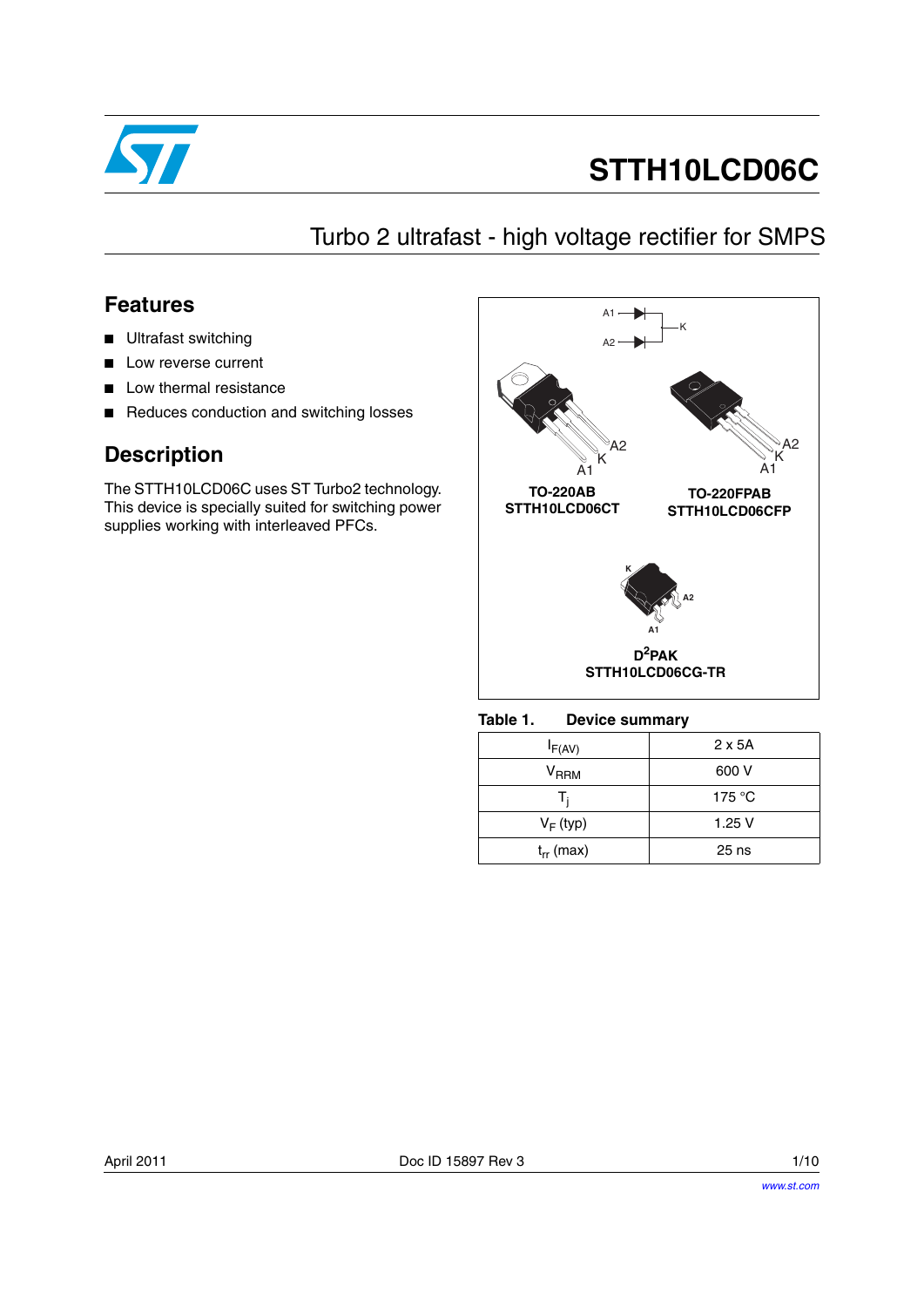# **1 Characteristics**

| Symbol                      |                                                                | <b>Parameter</b> |                           |            |     |    |
|-----------------------------|----------------------------------------------------------------|------------------|---------------------------|------------|-----|----|
| $\mathsf{V}_{\mathsf{RRM}}$ | Repetitive peak reverse voltage                                |                  |                           |            | 600 | v  |
| I <sub>F</sub> (RMS)        | Forward current rms                                            |                  |                           |            | 20  | A  |
|                             |                                                                |                  | TO-220AB,                 | Per diode  | 5   | A  |
|                             | Average forward                                                | $T_c = 130 °C$   | $D^2$ PAK                 | Per device | 10  | A  |
| $I_{F(AV)}$                 | current, $\delta = 0.5$                                        |                  | $T_c = 100 °C$ TO-220FPAB | Per diode  | 5   | A  |
|                             |                                                                |                  |                           | Per device | 10  | A  |
| <sup>I</sup> FSM            | Surge non repetitive forward current $ t_0 = 10$ ms sinusoidal |                  |                           | 60         | A   |    |
| $\mathsf{T}_{\textsf{stg}}$ | Storage temperature range                                      | $-65$ to $+175$  | $^{\circ}$ C              |            |     |    |
| т,                          | Maximum operating junction temperature <sup>(2)</sup>          |                  |                           |            |     | °C |

1. Limiting values per diode at 25 °C, unless otherwise specified

2.  $\frac{dPtot}{dTj} < \frac{1}{Rth(j-a)}$  condition to avoid thermal runaway for a diode on its own heatsink

#### <span id="page-1-0"></span>Table 3. **Thermal resistance**

| Symbol        | <b>Parameter</b>            | Value                            | Unit |               |
|---------------|-----------------------------|----------------------------------|------|---------------|
| $R_{th(i-c)}$ | Junction to case(per diode) | $1$ TO-220AB, D <sup>2</sup> PAK | 4.5  | $\degree$ C/W |
|               |                             | TO-220FPAB                       | 7.5  |               |

#### Table 4. **Static electrical characteristics**

| Symbol                                    | <b>Parameter</b> | <b>Test conditions</b> |                 | Min. | Typ. | Max. | Unit |
|-------------------------------------------|------------------|------------------------|-----------------|------|------|------|------|
| Reverse leakage<br>$I_R^{(1)}$<br>current |                  | $T_i = 25 °C$          | $V_R = V_{RRM}$ |      |      |      | μA   |
|                                           | $T_i = 150 °C$   |                        |                 | 5    | 50   |      |      |
|                                           |                  | $T_i = 25 °C$          | $I_F = 5 A$     |      |      | 2    |      |
| $V_F^{(2)}$<br>Forward voltage drop       |                  | $T_i = 150 °C$         |                 |      | 1.25 | 1.6  | v    |
|                                           |                  | $T_i = 25 °C$          | $I_F = 10 A$    |      |      | 2.35 |      |
|                                           |                  | $T_i = 150 °C$         |                 |      | 1.55 | 2    |      |

1. Pulse test:  $t_p = 5$  ms,  $\delta < 2$  %

2. Pulse test:  $t_p = 380 \text{ }\mu\text{s}, \delta < 2 \%$ 

To evaluate the conduction losses use the following equation:  $P = 1.2 \times I_{F(AV)} + 0.08 \times I_{F}^{2}$ (RMS)

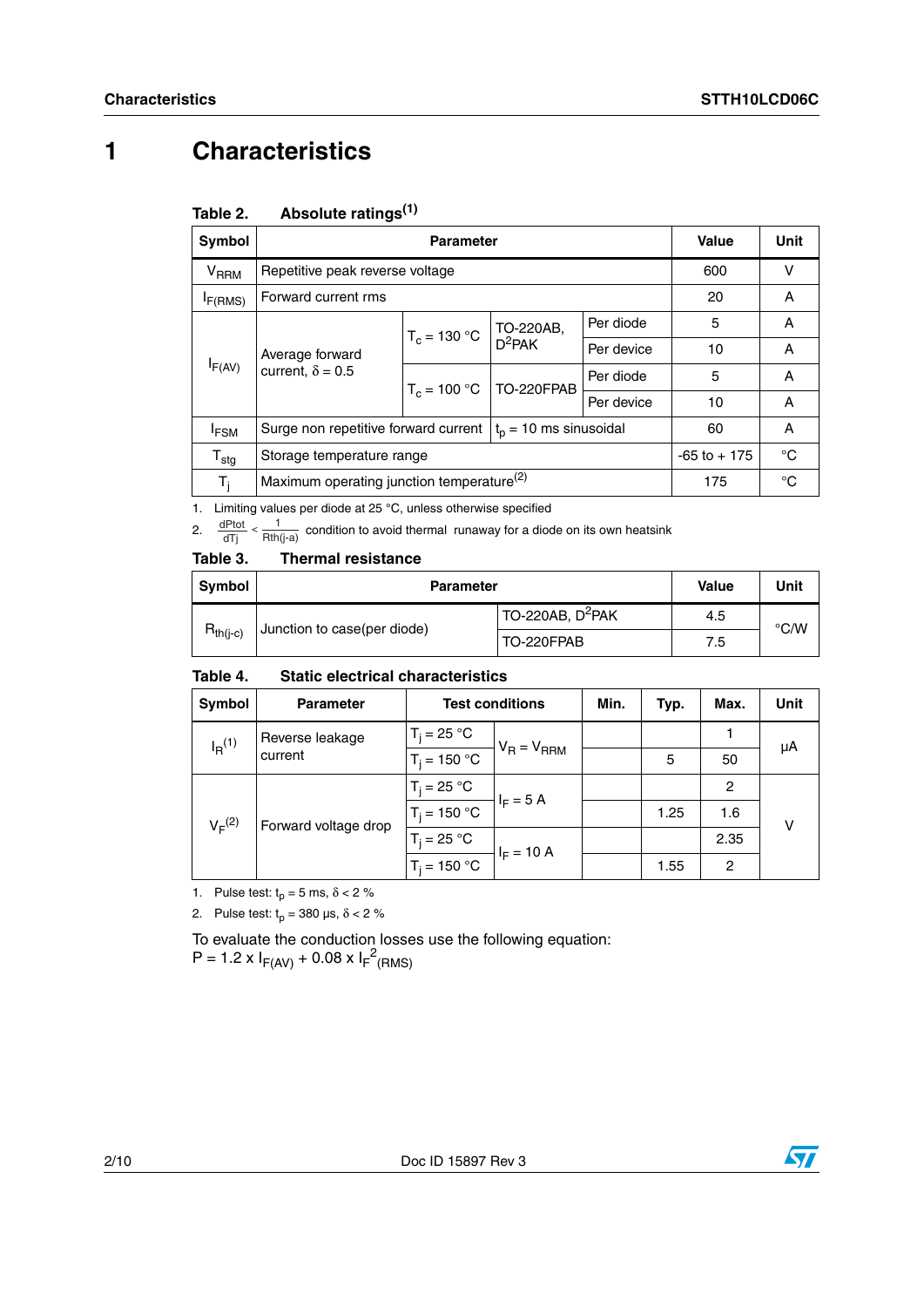| Symbol          | <b>Parameter</b>                                                                      | <b>Test conditions</b>                                                                              | Min. | Typ. | Max. | Unit   |
|-----------------|---------------------------------------------------------------------------------------|-----------------------------------------------------------------------------------------------------|------|------|------|--------|
|                 | Reverse recovery time                                                                 | $I_F = 0.5$ A, $I_{rr} = 0.25$ A,<br>$I_B = 1 A$ , T <sub>i</sub> = 25 °C                           |      |      | 25   | ns     |
| $t_{rr}$        | $I_F = 1$ A, dl <sub>F</sub> /dt = -50 A/us,<br>$V_R = 30 V$ , T <sub>i</sub> = 25 °C |                                                                                                     | 35   | 50   |      |        |
| <sup>I</sup> RM | Reverse recovery current                                                              | $I_F = 5$ A, dl <sub>F</sub> /dt = -50 A/µs,<br>$V_B = 400$ V, T <sub>i</sub> = 125 °C              |      | 1.8  | 2.5  | A      |
| $t_{fr}$        | Forward recovery time                                                                 | $I_F = 5$ A, dl <sub>F</sub> /dt = 100 A/µs<br>$V_{FR}$ = 1.1 x $V_{Fmax}$ , T <sub>i</sub> = 25 °C |      |      | 100  | ns     |
| $V_{FP}$        | Forward recovery voltage                                                              | $I_F = 5$ A, dl <sub>F</sub> /dt = 100 A/µs<br>$V_{FR}$ = 1.1 x $V_{Fmax}$ , T <sub>i</sub> = 25 °C |      | 5    |      | $\vee$ |

**Table 5. Dynamic electrical characteristics**

 **Figure 1. Average forward power dissipation versus average forward current (per diode)**







 **Figure 3. Relative variation of thermal impedance junction to case versus pulse duration (TO-220AB, D2PAK)**

**Figure 4. Relative variation of thermal impedance junction to case versus pulse duration (TO-220FPAB)**

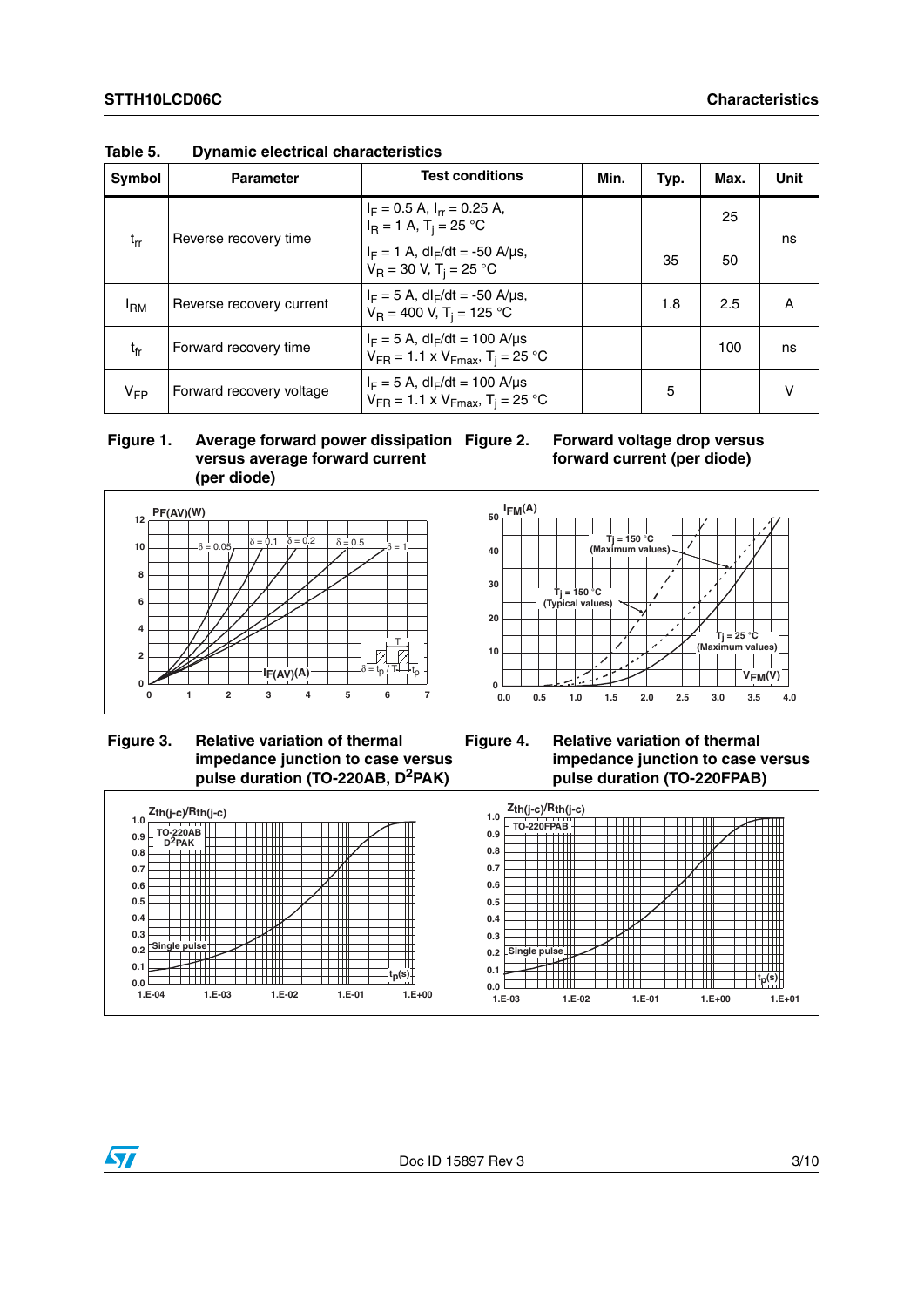**IF = IF(AV) VR = 400 V**  $T_j = 125 °C$ 

**dIF/dt (A/µs)**

### **Figure 5. Peak reverse recovery current**  versus dl<sub>F</sub>/dt **(typical values, per diode)**



**Figure 7. Reverse recovery charges versus dIF/dt (typical values, per diode)**



**0 50 100 150 200 250 300 350 400 450 500**



 **Figure 9. Relative variations of dynamic parameters versus junction temperature**



**Figure 10. Transient peak forward voltage versus dl<sub>r</sub>/dt (typical values, per diode)**



**tRR (ns)**

### **Figure 6. Reverse recovery time versus dIF/dt (typical values, per diode)**

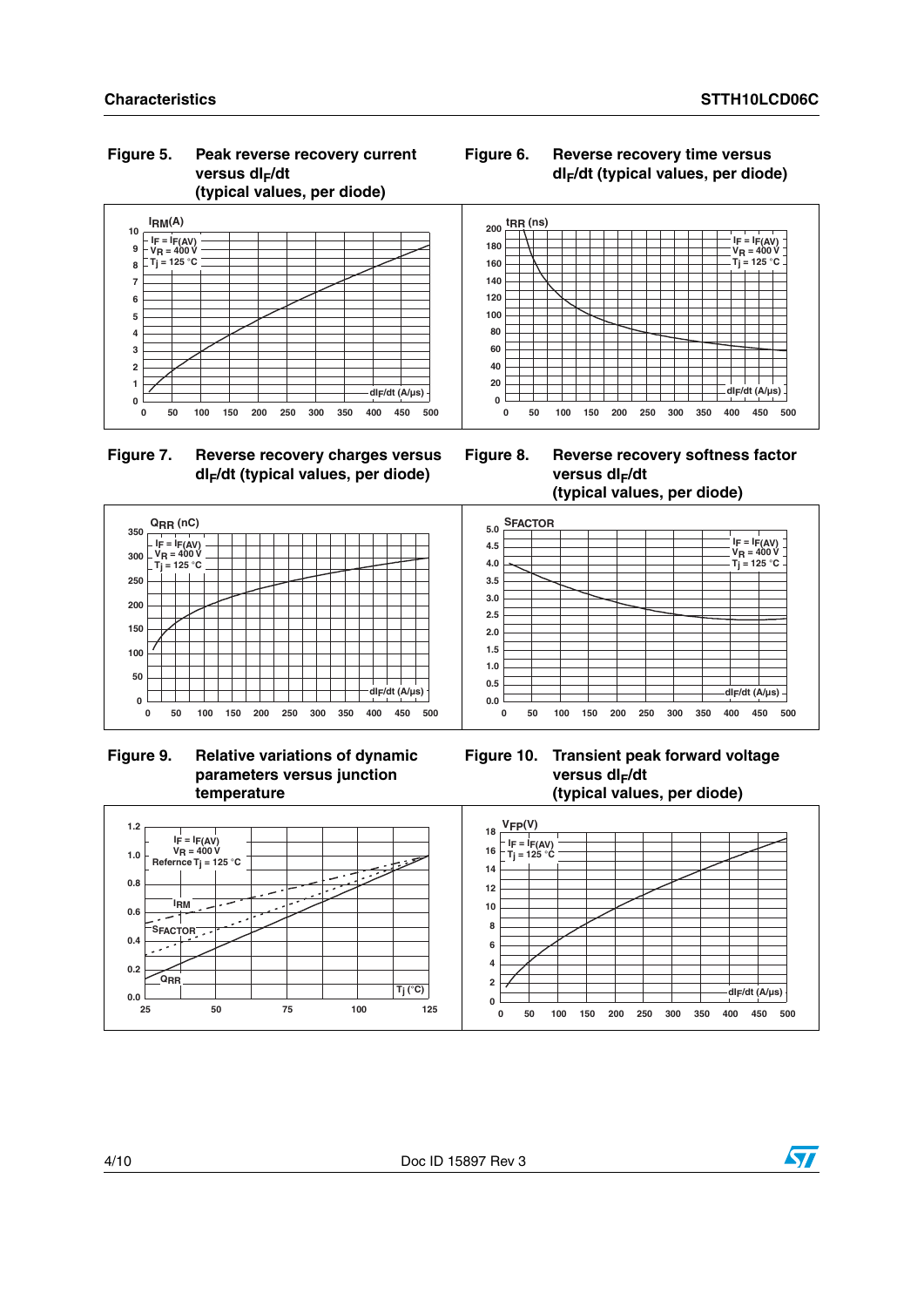### Figure 11. Forward recovery time versus dl<sub>F</sub>/dt Figure 12. Junction capacitance versus **(typical values, per diode)**

## **reverse voltage applied (typical values, per diode)**



**Figure 13. Thermal resistance junction to ambient versus copper surface under tab**



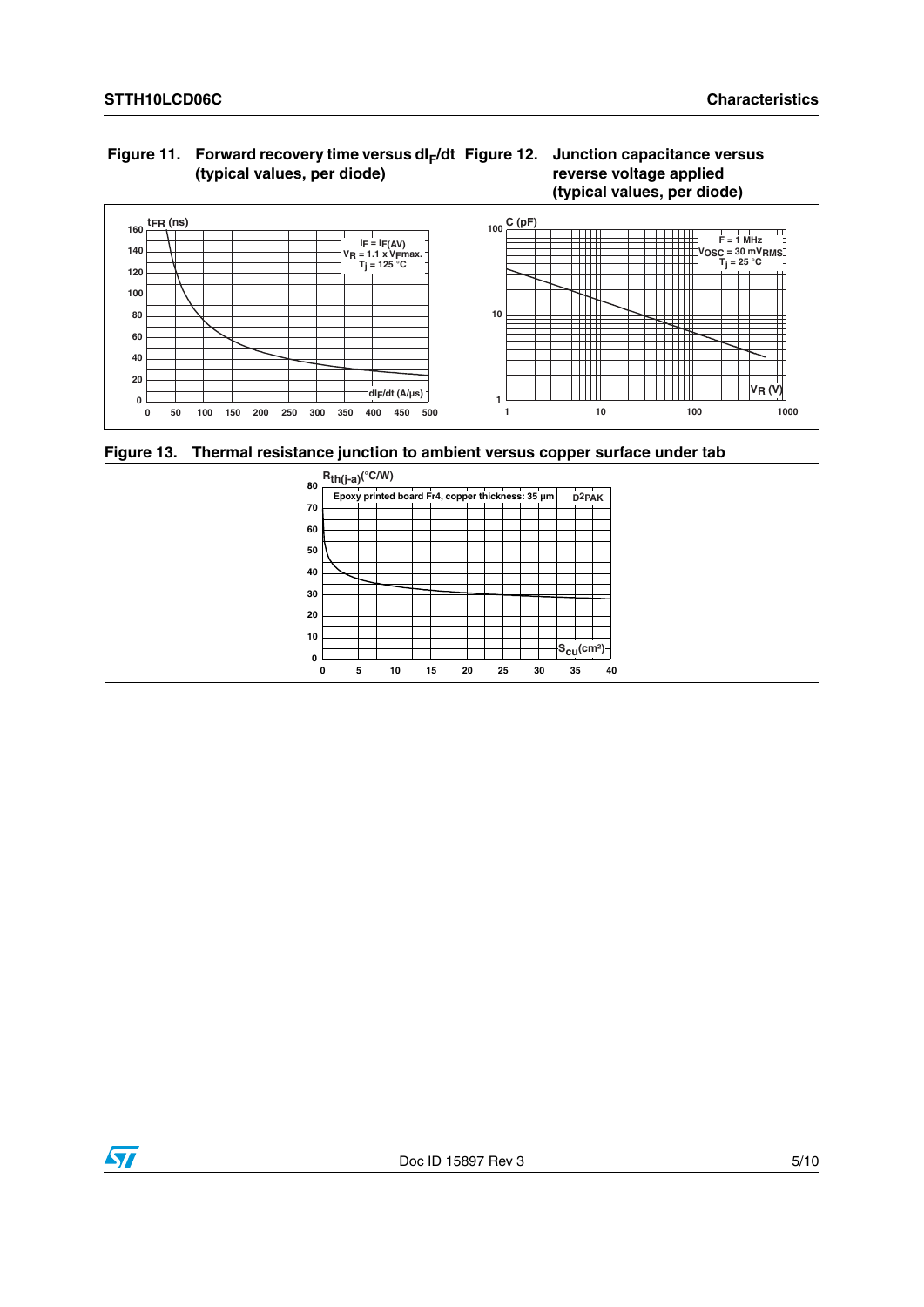## **2 Package information**

- Epoxy meets UL94, V0
- Cooling method: by conduction (C)
- Recommended torque value: 0.4 to 0.6 N·m

In order to meet environmental requirements, ST offers these devices in different grades of ECOPACK® packages, depending on their level of environmental compliance. ECOPACK® specifications, grade definitions and product status are available at: **www.st.com**. ECOPACK® is an ST trademark.

Table 6. **Table 6. TO-220AB dimensions**

|                                        |                |       |                    | <b>Dimensions</b> |               |
|----------------------------------------|----------------|-------|--------------------|-------------------|---------------|
|                                        | Ref.           |       | <b>Millimeters</b> |                   | <b>Inches</b> |
|                                        |                | Min.  | Max.               | Min.              | Max.          |
|                                        | A              | 4.40  | 4.60               | 0.173             | 0.181         |
| H2                                     | C              | 1.23  | 1.32               | 0.048             | 0.051         |
| Α<br>Dia                               | D              | 2.40  | 2.72               | 0.094             | 0.107         |
|                                        | E              | 0.49  | 0.70               | 0.019             | 0.027         |
| L <sub>5</sub><br>L7<br>Ŧ              | F              | 0.61  | 0.88               | 0.024             | 0.034         |
| L6                                     | F <sub>1</sub> | 1.14  | 1.70               | 0.044             | 0.066         |
| L2                                     | F <sub>2</sub> | 1.14  | 1.70               | 0.044             | 0.066         |
| F <sub>2</sub><br>⊕                    | G              | 4.95  | 5.15               | 0.194             | 0.202         |
| $\overline{D}$<br>L9<br>F <sub>1</sub> | G <sub>1</sub> | 2.40  | 2.70               | 0.094             | 0.106         |
| L4                                     | H <sub>2</sub> | 10    | 10.40              | 0.393             | 0.409         |
| F                                      | L2             |       | 16.4 typ.          |                   | 0.645 typ.    |
| M<br>G1<br>Е                           | L4             | 13    | 14                 | 0.511             | 0.551         |
| $\overline{\mathsf{G}}$                | L <sub>5</sub> | 2.65  | 2.95               | 0.104             | 0.116         |
|                                        | L <sub>6</sub> | 15.25 | 15.75              | 0.600             | 0.620         |
|                                        | L7             | 6.20  | 6.60               | 0.244             | 0.259         |
|                                        | L9             | 3.50  | 3.93               | 0.137             | 0.154         |
|                                        | M              |       | 2.6 typ.           |                   | 0.102 typ.    |
|                                        | Diam.          | 3.75  | 3.85               | 0.147             | 0.151         |

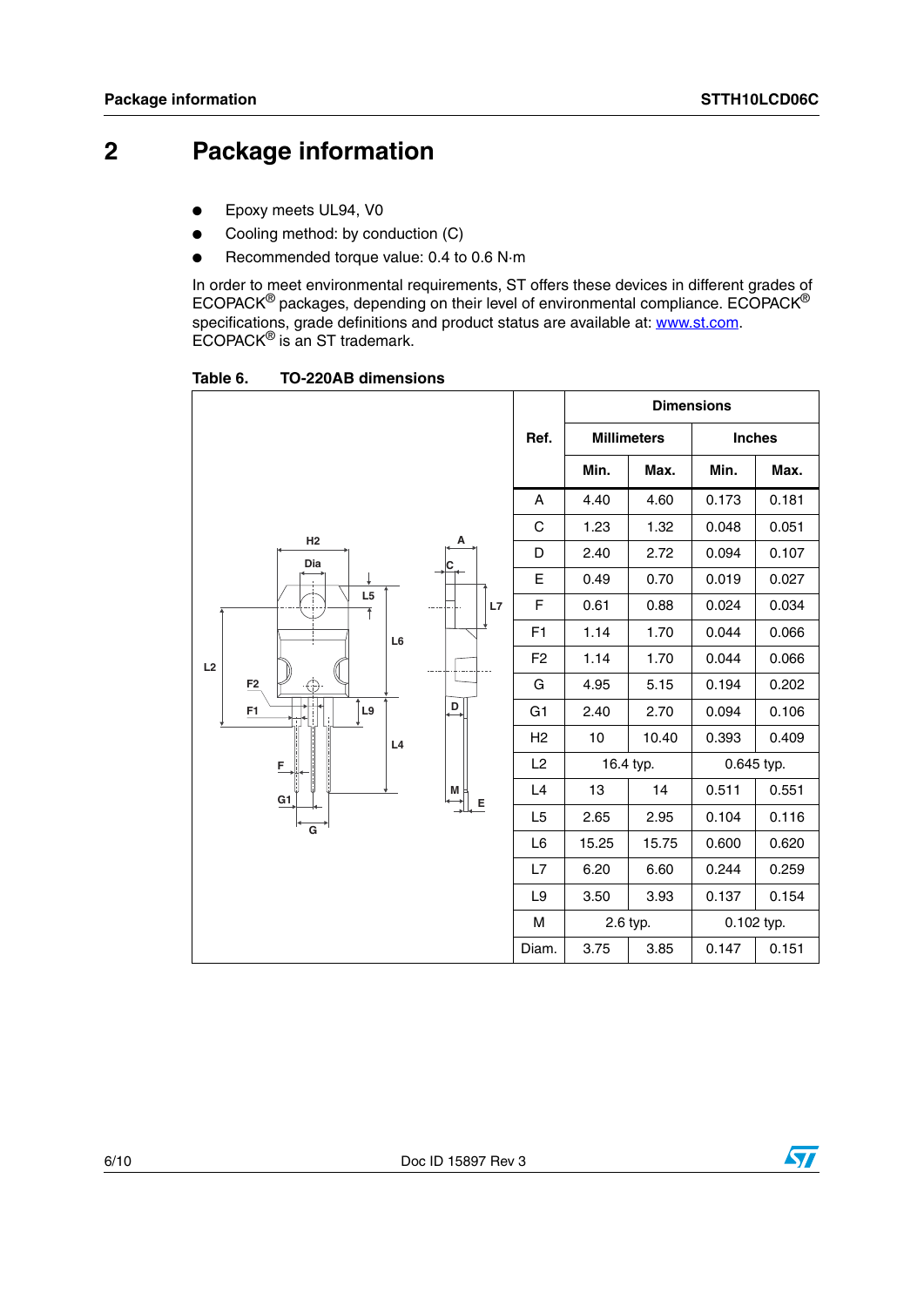|                      |                |                    |              | <b>Dimensions</b> |           |
|----------------------|----------------|--------------------|--------------|-------------------|-----------|
|                      | Ref.           | <b>Millimeters</b> |              | <b>Inches</b>     |           |
|                      |                | Min.               | Max.         | Min.              | Max.      |
| ۰<br>cф<br>mim       | Α              | 4.4                | 4.6          | 0.173             | 0.181     |
| Α                    | B              | 2.5                | 2.7          | 0.098             | 0.106     |
| в<br>Н               | D              | 2.5                | 2.75         | 0.098             | 0.108     |
|                      | E              | 0.45               | 0.70         | 0.018             | 0.027     |
| Dia $\lceil$<br>⊕    | F              | 0.75               | $\mathbf{1}$ | 0.030             | 0.039     |
| L <sub>6</sub>       | F <sub>1</sub> | 1.15               | 1.70         | 0.045             | 0.067     |
| L <sub>2</sub><br>L7 | F <sub>2</sub> | 1.15               | 1.70         | 0.045             | 0.067     |
| L <sub>3</sub><br>69 | G              | 4.95               | 5.20         | 0.195             | 0.205     |
| L5                   | G <sub>1</sub> | 2.4                | 2.7          | 0.094             | 0.106     |
| D<br>F1              | н              | 10                 | 10.4         | 0.393             | 0.409     |
| L4<br>F <sub>2</sub> | L <sub>2</sub> |                    | 16 Typ.      |                   | 0.63 Typ. |
| l, F                 | L <sub>3</sub> | 28.6               | 30.6         | 1.126             | 1.205     |
| ĻE<br>G1             | L4             | 9.8                | 10.6         | 0.386             | 0.417     |
| $\overline{G}$       | L5             | 2.9                | 3.6          | 0.114             | 0.142     |
|                      | L <sub>6</sub> | 15.9               | 16.4         | 0.626             | 0.646     |
|                      | L7             | 9.00               | 9.30         | 0.354             | 0.366     |
|                      | Dia.           | 3.00               | 3.20         | 0.118             | 0.126     |

<span id="page-6-0"></span>**Table 7. TO-220FPAB dimensions**

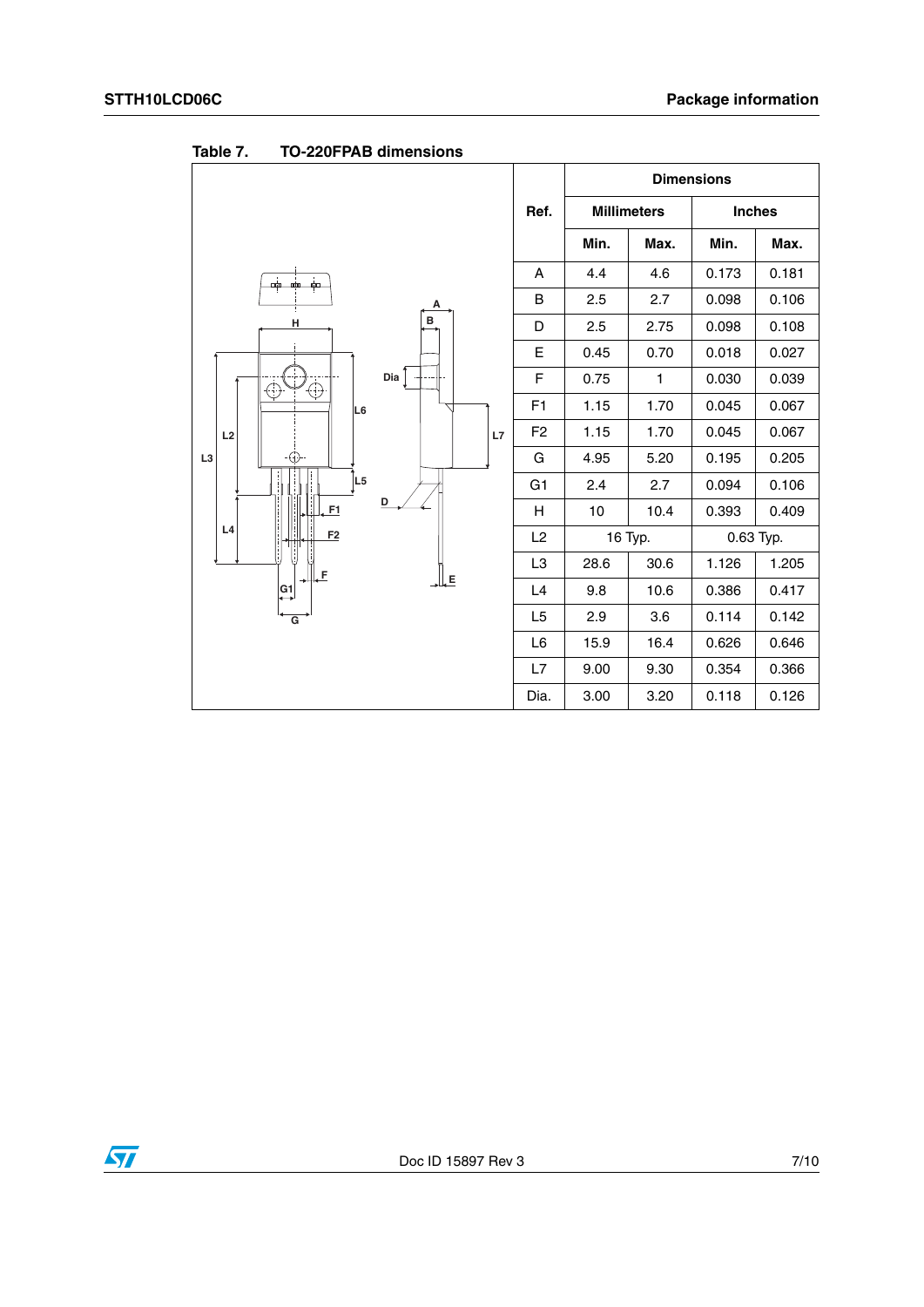|                |                                                 |                |                    |           | <b>Dimensions</b> |             |
|----------------|-------------------------------------------------|----------------|--------------------|-----------|-------------------|-------------|
|                |                                                 | Ref.           | <b>Millimeters</b> |           | <b>Inches</b>     |             |
|                |                                                 |                | Min.               | Max.      | Min.              | Max.        |
|                |                                                 | A              | 4.40               | 4.60      | 0.173             | 0.181       |
| E              |                                                 | A <sub>1</sub> | 2.49               | 2.69      | 0.098             | 0.106       |
| L2             | $C2 -$                                          | A2             | 0.03               | 0.23      | 0.001             | 0.009       |
|                |                                                 | B              | 0.70               | 0.93      | 0.027             | 0.037       |
| Ц              | D                                               | B <sub>2</sub> | 1.14               | 1.70      | 0.045             | 0.067       |
| L3             |                                                 | C              | 0.45               | 0.60      | 0.017             | 0.024       |
|                | A1<br>$\overline{R}$<br>$C_{\rightarrow}$<br>A2 | C <sub>2</sub> | 1.23               | 1.36      | 0.048             | 0.054       |
| B2<br>в        |                                                 | D              | 8.95               | 9.35      | 0.352             | 0.368       |
| $\overline{G}$ |                                                 | E              | 10.00              | 10.40     | 0.393             | 0.409       |
|                |                                                 | G              | 4.88               | 5.28      | 0.192             | 0.208       |
|                |                                                 | L              | 15.00              | 15.85     | 0.590             | 0.624       |
|                | $M \setminus$<br>V <sub>2</sub>                 | L2             | 1.27               | 1.40      | 0.050             | 0.055       |
|                | * FLAT ZONE NO LESS THAN 2mm                    | L <sub>3</sub> | 1.40               | 1.75      | 0.055             | 0.069       |
|                |                                                 | M              | 2.40               | 3.20      | 0.094             | 0.126       |
|                |                                                 | R              | 0.40 typ.          |           | 0.016 typ.        |             |
|                |                                                 | V <sub>2</sub> | $0^{\circ}$        | $8^\circ$ | $0^{\circ}$       | $8^{\circ}$ |

Table 8. **Table 8. D2PAK dimensions**

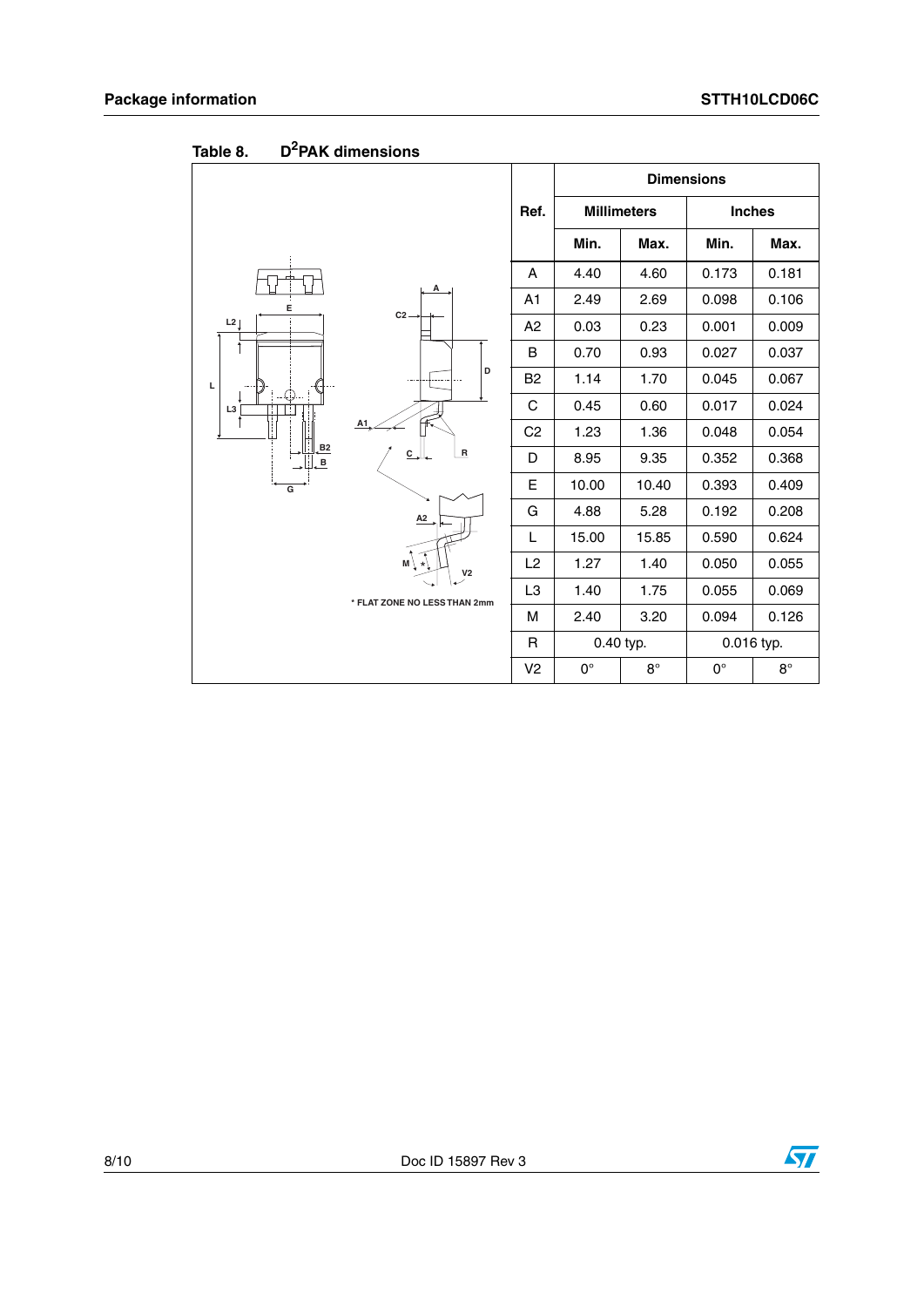# **3 Ordering information**

### Table 9. **Ordering information**

| Order code                       | Marking       | Package         | Weiaht            |      | Base qty.   Delivery mode |
|----------------------------------|---------------|-----------------|-------------------|------|---------------------------|
| STTH10LCD06CT                    | STTH10LCD06CT | <b>TO-220AB</b> | 2.23 <sub>q</sub> | 50   | Tube                      |
| STTH10LCD06CG-TR   STTH10LCD06CG |               | $D^2$ PAK       | 1.48 g            | 1000 | Tape and reel             |
| STTH10LCD06CFP                   | STTH10LCD06C  | TO-220FPAB      | 2.04 <sub>a</sub> | 50   | Tube                      |

# **4 Revision history**

#### Table 10. **Document revision history**

| <b>Date</b> | <b>Revision</b> | <b>Changes</b>                             |
|-------------|-----------------|--------------------------------------------|
| 15-Jul-2009 |                 | First issue.                               |
| 17-Jan-2011 | 2               | Updated dimensions and graphic in Table 7. |
| 07-Apr-2011 | 3               | Added (per diode) in Table 3.              |